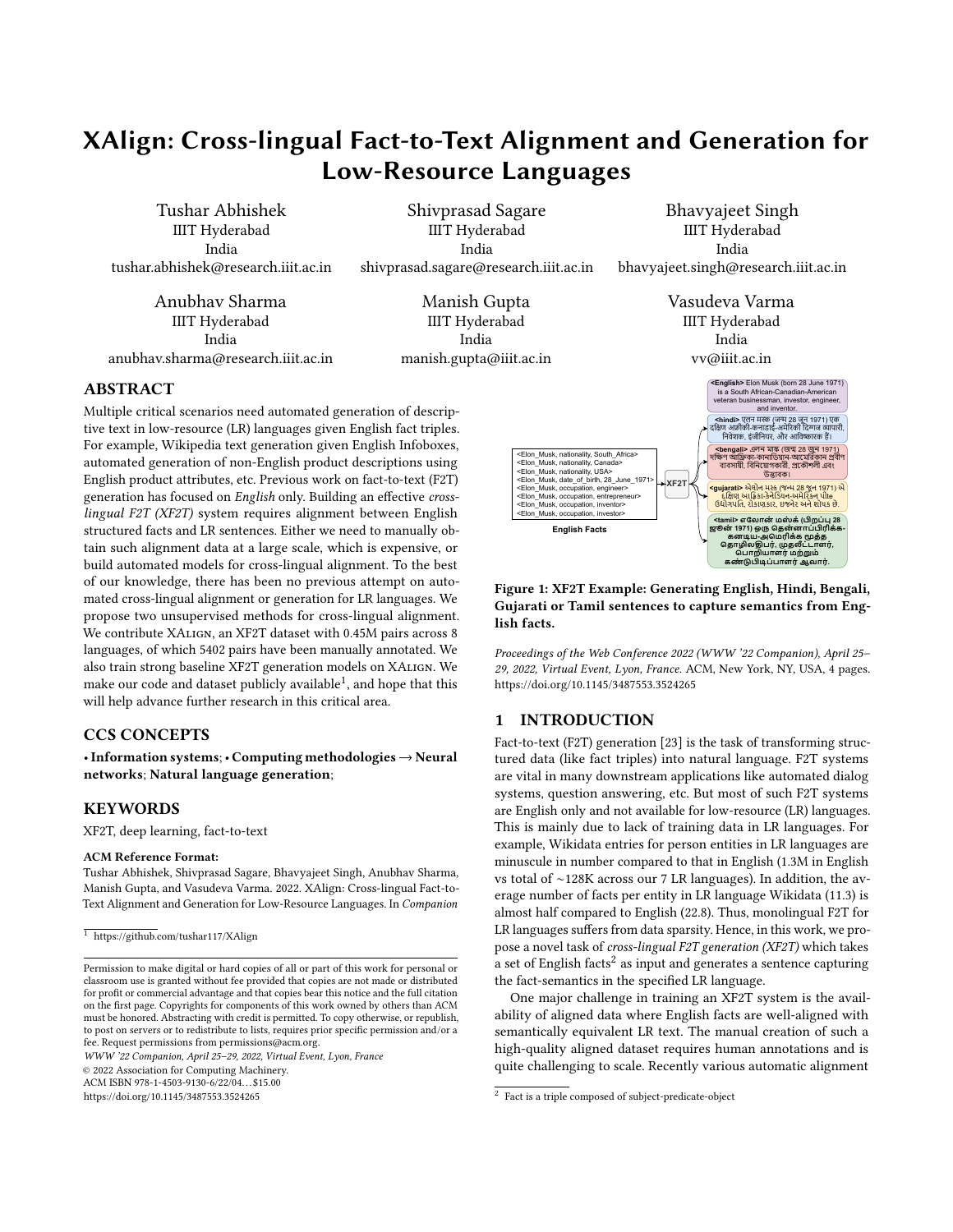WWW '22 Companion, April 25-29, 2022, Virtual Event, Lyon, Fransbar Abhishek, Shivprasad Sagare, Bhavyajeet Singh, Anubhav Sharma, Manish Gupta, and Vasudeva Varma

approaches have been proposed for English F2T alignment like pairing up Wikipedia sentences with Infobox [\[17\]](#page-3-2), using distant supervision [\[9\]](#page-3-3), finding the lexical overlap between textual and structural entities [\[1,](#page-3-4) [11,](#page-3-5) [13\]](#page-3-6), etc. Taking inspiration, we propose two novel methods for cross-lingual F2T, and use them to create and contribute a new dataset, XAlign. It consists of sentences from LR language Wikipedia mapped to English fact triples from Wikidata. It contains data for the following languages: Hindi (hi), Telugu (te), Bengali (bn), Gujarati (gu), Marathi (mr), Kannada (kn), Tamil (ta) and English (en). Fig. [1](#page-0-0) shows an XF2T example from our dataset.

Overall, we make the following contributions in this work. (1) We propose the problem of XF2T alignment and generation for LR languages. (2) We contribute a high quality XF2T dataset, XAlign, with overall 0.45M pairs (5402 human-labeled) in 8 languages. (3) We propose transfer learning and distant supervision based methods for cross-lingual alignment. (4) We train multiple multi-lingual XF2T models which lead to a best BLEU score of 25.02. We make the code and dataset publicly available $^1$  $^1$ .

# 2 RELATED WORK

Recently, various approaches have been proposed for entity linking (link mention in a sentence to a KG entity) [\[4\]](#page-3-7) and fact linking (link sentence to a set of facts) [\[15\]](#page-3-8). To the best of our knowledge, there has been no prior work on creating the XF2T dataset that requires pairing up a set of English facts with sentences in other languages. Table [1](#page-1-0) shows basic statistics of popular F2T datasets. Some previous studies [\[12\]](#page-3-9) on F2T collected aligned data by crowdsourcing while others have performed automatic alignment [\[1\]](#page-3-4). For XF2T dataset creation, we explore two different unsupervised methods to perform automated cross-lingual alignment. Unlike other datasets which are mostly on English, our dataset contains 8 languages and is a crosslingual dataset. Most of the F2T methods can be classified as (1) template-based methods [\[8\]](#page-3-10), (2) Seq-2-seq attention networks [\[17\]](#page-3-2), (3) hierarchical attention networks [\[18\]](#page-3-11), (4) pretrained Transformer methods [\[6,](#page-3-12) [11,](#page-3-5) [25\]](#page-3-13). Template-based methods fail for fact triples in a previously unseen domain. Also, all of these methods focus on English F2T only. We focus on XF2T.

#### 3 DATA COLLECTION AND PRE-PROCESSING

We start by gathering a list of 85K person entities from Wikidata each of which have a link to a corresponding Wikipedia page in at least one of our  $7$  LR languages. This leads to a dataset  $D$  where every instance  $d_i$  is a tuple  $\langle \text{entityID}, \text{English Wikidata facts}, \text{LR} \rangle$ language, LR-language Wikipedia URL for the entityID⟩.

For each language, we use Wikiextractor [\[2\]](#page-3-14) to extract text from the Wikipedia xml dump dated 2021-05-20. We split this main text into sentences using Indic NLP [\[16\]](#page-3-15), with a few additional heuristics to account for Indic punctuation characters, sentence delimiters and

<span id="page-1-1"></span>

Figure 2: XAlign: XF2T System Architecture

<span id="page-1-0"></span>

| Dataset          | Languages   | A/M | $\vert \text{I} \vert$ | F          | $ {\rm P} $ | ľΤ        | X-Lingual |
|------------------|-------------|-----|------------------------|------------|-------------|-----------|-----------|
| WikiBio          | en          | А   | 728K                   | 19.70      | 1740        | 26.1      | No        |
| E <sub>2</sub> E | en          | M   | 50K                    | 5.43       | 945         | 20.1      | No        |
| WebNLG'17        | en          | M   | 25K                    | 2.95       | 373         | 22.7      | No        |
| fr-de Bio        | fr. de      | А   | 170K, 50K              | 8.60, 12.6 | 1331, 1267  | 29.5.26.4 | No        |
| <b>TREX</b>      | en          | А   | 6.4M                   | 1.77       | 642         | 79.8      | No        |
| WebNLG'20        | en. ru      | M   | 40K, 17K               | 2.68, 2.55 | 372.226     | 23.7      | Yes       |
| <b>KELM</b>      | en          | А   | 8M                     | 2.02       | 663         | 21.2      | No        |
| <b>WITA</b>      | en          | А   | 55K                    | 3.00       | 640         | 18.8      | No        |
| WikiTableT       | en          | А   | 1.5M                   | 51.90      | 3K          | 115.9     | No        |
| GenWiki          | en          | А   | 1.3M                   | 1.95       | 290         | 21.5      | No        |
| <b>XALIGN</b>    | $en + 7 LR$ | А   | 0.45M                  | 2.02       | 367         | 19.8      | Yes       |

Table 1: Statistics of popular F2T datasets: WikiBio [\[17\]](#page-3-2), E2E [\[19\]](#page-3-16), WebNLG 2017 [\[12\]](#page-3-9), WebNLG 2020 [\[10\]](#page-3-17), fr-de Bio [\[18\]](#page-3-11), KELM [\[1\]](#page-3-4), WITA [\[11\]](#page-3-5), WikiTableT [\[5\]](#page-3-18), Gen-Wiki [\[13\]](#page-3-6), TREX [\[9\]](#page-3-3), and XALIGN (ours). Alignment method could be A (automatic) or M (manual).  $|I|=$ # instances,  $|F|=avg$ fact count,  $|P|=$ # unique predicates,  $|T|=$ avg word count.

non-breaking prefixes. We prune out (1) other language sentences using Polyglot language detector<sup>[3](#page-0-2)</sup>, (2) sentences with  $<$ 5 or >100 words, (3) sentences which could potentially have no factual infor-mation (i.e., sentences with no noun or verb<sup>[4](#page-0-2)</sup>). For each sentence per Wikipedia URL, we also store the section information.

We extract facts from the Wikidata dump dated 2020-12-21 for all the 8 languages for each entity in  $D$  using the Wikidata API<sup>[5](#page-0-2)</sup>. We gather facts corresponding to Wikidata property types like WikibaseItem, Time, Quantity, Monolingualtext which capture most of the useful factual information for person-type entities. This leads to overall ∼0.91M facts for ∼85K entities.

# 4 F2T ALIGNMENT IN XALIGN

At this point, for every (entity  $e$ , language  $l$ ) pair, the dataset  $D$ has a set  $F_{el}$  of English Wikidata facts and a set of Wikipedia sentences  $S_{el}$  in language *l*. Next, we build an automatic aligner to associate a sentence in  $S_{el}$  with a subset of facts from  $F_{el}$ . As shown in Fig. [2,](#page-1-1) we propose a two-stage system for the automatic alignment. In the first stage (Candidate Generation), we generate (facts, sentence) candidates based on syntactic+semantic match. In the second stage (Selection), we retain only strongly aligned candidates using transfer learning and distant supervision methods.

# 4.1 Stage 1: Candidate Generation

Given a set of English facts  $\{f_i\}_{i=1}^{|f|}$  and set of sentences  $\{s_j\}_{j=1}^{|s|}$ in language *l*, for every  $(f_i, s_j)$  pair, we compute a similarity score  $\mathit{sim}(f_i, s_j)$  that captures syntactic+semantic similarity. For syntactic match, we use TFIDF by translating either the fact to language  $l$  or the sentence to English. For semantic match, we compute cosine similarity between MuRIL [\[14\]](#page-3-19) representations of the fact and the sentence, or between their translations. Thus,  $\mathit{sim}(f_i, s_j)$  is computed as average of these 4 scores: sim-MURIL( $f_i$ ,  $s_j$ ), sim-TFIDF(translate( $f_i$ , l),  $s_j$ ), sim-TFIDF( $f_i$ , translate( $s_j$ , English)), sim-MuRIL(translate( $f_i$ , l), translate( $s_j$ , English)). For translating sentences, we use Indic-Trans [\[22\]](#page-3-20). When translating the facts, we retain the label of entities within the fact triple for which Wikidata multi-lingual label is available for LR language, and translate only the remaining parts of

 $3$  <https://polyglot.readthedocs.io/en/latest/Detection.html>  $4$  For POS tagging, we use Stanza [\[21\]](#page-3-21) for en, hi, mr, te, ta; LDC Bengali POS Tagger [\[3\]](#page-3-22) for bn; and [\[20\]](#page-3-23) for gu. <sup>5</sup> <https://query.wikidata.org/>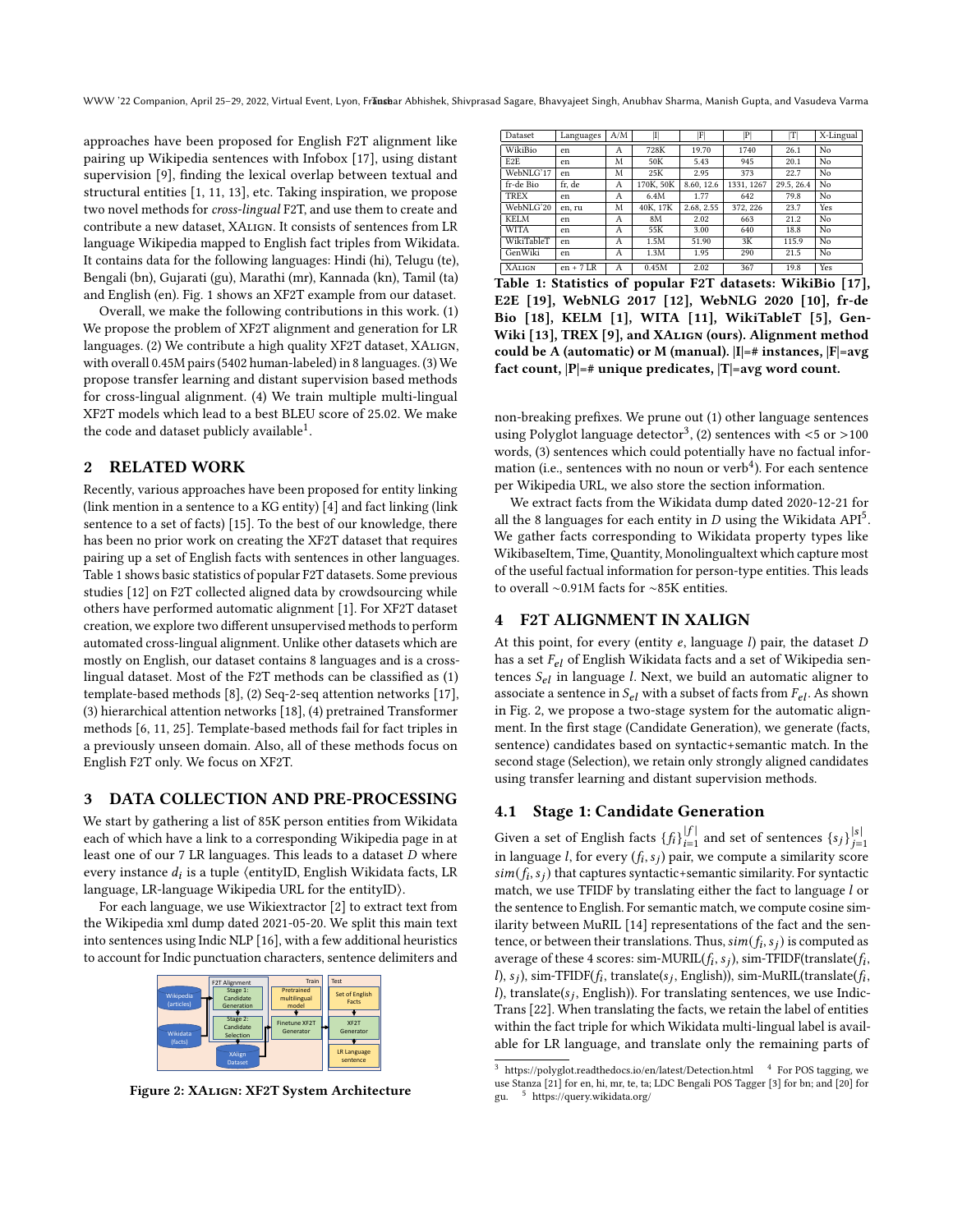<span id="page-2-0"></span>

| Lang | V      | Train+Validation | Manually Labeled Test |          |      |                |     |           |         |
|------|--------|------------------|-----------------------|----------|------|----------------|-----|-----------|---------|
|      |        | П                | IΤl                   | F        | κ    | A              | I   |           | F       |
| hi   | 75037  | 56582            | 25.3/5/99             | 2.0/1/10 | 0.81 | 4              | 842 | 11.1/5/24 | 2.1/1/5 |
| mr   | 49512  | 19408            | 20.4/5/94             | 2.2/1/10 | 0.61 | $\overline{4}$ | 736 | 12.7/6/40 | 2.1/1/8 |
| te   | 60865  | 24344            | 15.6/5/97             | 1.7/1/10 | 0.56 | $\mathfrak{p}$ | 734 | 9.7/5/30  | 2.2/1/6 |
| ta   | 121212 | 56707            | 16.7/5/97             | 1.8/1/10 | 0.76 | $\mathfrak{p}$ | 656 | 9.5/5/24  | 1.9/1/8 |
| en   | 103626 | 132584           | 20.2/4/86             | 2.2/1/10 | 0.74 | $\overline{4}$ | 470 | 17.5/8/61 | 2.7/1/7 |
| gu   | 34605  | 9031             | 23.4/5/99             | 1.8/1/10 | 0.50 | 3              | 530 | 12.7/6/31 | 2.1/1/6 |
| bn   | 130684 | 121216           | 19.3/5/99             | 2.0/1/10 | 0.64 | $\mathfrak{p}$ | 792 | 8.7/5/24  | 1.6/1/5 |
| kn   | 87760  | 25441            | 19.3/5/99             | 1.9/1/10 | 0.54 | $\overline{4}$ | 642 | 10.4/6/45 | 2.2/1/7 |

Table 2: Basic Statistics of XAlign. |I|=# instances, |T|=avg/min/max word count, |F|=avg/min/max fact count,  $|V|=V$ ocabulary size,  $\kappa=K$ appa score,  $|A|=$ # annotators

the fact. We retain a sentence  $s_j$  if the most similar fact  $f_i$  has  $\mathit{sim}(f_i, s_j) > \tau$ . For every sentence, we retain at most top-K most similar facts. We set  $\tau$ =0.65 and K=10 for our expts empirically.

## 4.2 Manual Annotations for Ground-Truth Data

We need manually annotated data for evaluation of Stage 2 output as well as our XF2T generation. We perform manual annotation in two phases. For both the phases, the annotators were presented with (LR language sentence  $s$ ,  $K$  English facts) output by Stage 1. They were asked to mark facts present in s. There were also specific guidelines to ignore redundant facts, handle abbreviations, etc. More detailed annotation guidelines and ethical statement are mentioned here<sup>[1](#page-0-1)</sup>. In the first phase, we got 60 instances labeled per language by a set of 8 expert annotators (trusted graduate students who understood the task very well). In phase 2, we selected 8 annotators per language from the National Register of Translators $^6$  $^6$ . We tested these annotators using phase 1 data as golden control set, and shortlisted up to 4 annotators per language who scored highest (on Kappa score with golden annotations). We report details of this test part of our XAlign dataset in Table [2.](#page-2-0) On average, a sentence can be verbalized using two fact triples.

#### 4.3 Stage 2: Candidate Selection

For every entity and language pair, Stage 1 outputs sentences each associated with a maximum of  $K$  facts. We use two different techniques to retain only strongly aligned (fact, sentence) pairs: transfer learning from NLI (Natural language Inference) task and distant supervision from another English-only F2T dataset. For both the methods, the input is "sentence (SEP) subject predicate object".

Transfer learning from NLI: Given a premise and a hypothesis, NLI aims to predict whether the hypothesis entails, contradicts or is neutral to the premise. Fact to sentence alignment is semantically similar to NLI where the sentence and the fact can be considered

<sup>6</sup> <https://www.ntm.org.in/languages/english/nrtdb.aspx>

<span id="page-2-1"></span>

| Methods          |                            | hi   | mr   | te   | ta   | en   | gu   | bn   | kn   | Avg. |
|------------------|----------------------------|------|------|------|------|------|------|------|------|------|
|                  | KELM-style [1]             | 49.3 | 42.6 | 36.8 | 45.1 | 41.0 | 37.2 | 43.6 | 33.8 | 41.1 |
| <b>Baselines</b> | WITA-style [11]            | 50.7 | 57.4 | 51.7 | 45.9 | 60.2 | 50.0 | 53.5 | 53.0 | 52.8 |
|                  | $Stage-1 + TF-IDF$         | 75.0 | 68.5 | 69.3 | 71.8 | 73.7 | 70.1 | 78.7 | 64.7 | 71.5 |
| Distant          | MuRIL [14]                 | 76.3 | 68.4 | 74.0 | 75.5 | 70.5 | 78.5 | 62.4 | 67.7 | 71.7 |
|                  | XLM-RoBERTa <sup>[7]</sup> | 78.1 | 69.0 | 76.5 | 73.9 | 76.5 | 78.5 | 66.9 | 72.4 | 74.0 |
| supervision      | mT5 [24]                   | 79.0 | 71.4 | 77.6 | 78.6 | 76.6 | 80.0 | 69.8 | 70.5 | 75.4 |
| Transfer         | MuRIL [14]                 | 71.6 | 71.7 | 76.5 | 75.1 | 73.4 | 78.7 | 79.5 | 71.8 | 74.8 |
|                  | XLM-RoBERTa <sup>[7]</sup> | 77.2 | 76.7 | 78.0 | 81.2 | 79.0 | 80.5 | 83.1 | 72.7 | 78.6 |
| learning         | mT5 [24]                   | 90.2 | 83.1 | 84.1 | 88.6 | 84.5 | 85.1 | 75.1 | 78.5 | 83.7 |

Table 3: Stage-2 (Fact, Sentence) Candidate Selection F1.

as the premise and the hypothesis resp. Hence, we could infer (fact, sentence) alignment by directly probing an NLI model. We experiment with multi-lingual NLI models like XLM-R, mT5, MuRIL. We use their Xtreme-XNLI finetuned checkpoints from Huggingface<sup>[7](#page-0-2)</sup>. If the model predicts entailment, we consider the (fact, sentence) pair to be aligned, else not. Thus, from amongst  $K$  candidate facts for every sentence, we select a subset of facts, which are compared with the golden fact list to evaluate accuracy of each model.

Distant supervision: Given an (English fact, LR language sentence) pair, we train a binary classifier to predict whether the fact and the sentence are strongly aligned or not, using the Knowledge Enhanced Language Modeling (KELM) [\[1\]](#page-3-4) dataset. KELM has automatically aligned English (Wikipedia sentence, Wikidata facts) pairs. For a Wikipedia page corresponding to Wikidata entity  $e$ , KELM aligns sentence *s* with a Wikidata fact  $f = \langle e, r, e' \rangle$  if *s* contains subject e and object e'. For every sentence s in KELM, we create a positive instance for every fact aligned with s. For every positive instance, we also create a negative instance as mentioned next. We order all the other sentences on the same Wikipedia page (which contains s) in decreasing order of semantic similarity and choose a sentence s' randomly from top 10. We skip top two sentences as they can be very similar to s. We then use the pair (fact extracted from s', sentence s) as a negative instance. Overall, the dataset contains ∼1.3M instances. Since our XAlign dataset is cross-lingual but KELM is English-only, for inference on output of Stage 1 data, we experiment with cross-lingual, translate-test and translate-train settings. Translate-train performs the best and hence we report results using this setting.

Table [3](#page-2-1) shows candidate selection F1 scores across all the languages on our golden annotated dataset. Besides our proposed transfer learning and distant supervision based models, we also compare with the KELM-style [\[1\]](#page-3-4) and WITA-style [\[11\]](#page-3-5) alignment baselines. All experiments were run on a machine with four 10GB RTX 2080 GPUs. We finetune for 5 epochs with L2-norm weight decay of 0.001 and dropout of 0.1. We set the learning rate of 1e-5, 2e-5 and 1e-3 for XLM-RoBERTa, MuRIL and mT5 resp. We observe that mT5 with transfer learning performs the best.

## 5 XALIGN DATASET ANALYSIS AND XF2T

We run mT5-transfer-learning Stage 2 aligner on Stage 1 output to get Train+Validation part of XAlign. Table [2](#page-2-0) shows dataset stats. Fig. [3](#page-2-2) shows fact count distribution. Top 10 frequent fact properties across all languages are date of birth, occupation, position held,

<span id="page-2-2"></span> $^7\,$  MuRIL does not support vocabulary for all XNLI languages, so we finetuned it for en, hi and ur only.



Figure 3: Fact Count Distribution across languages